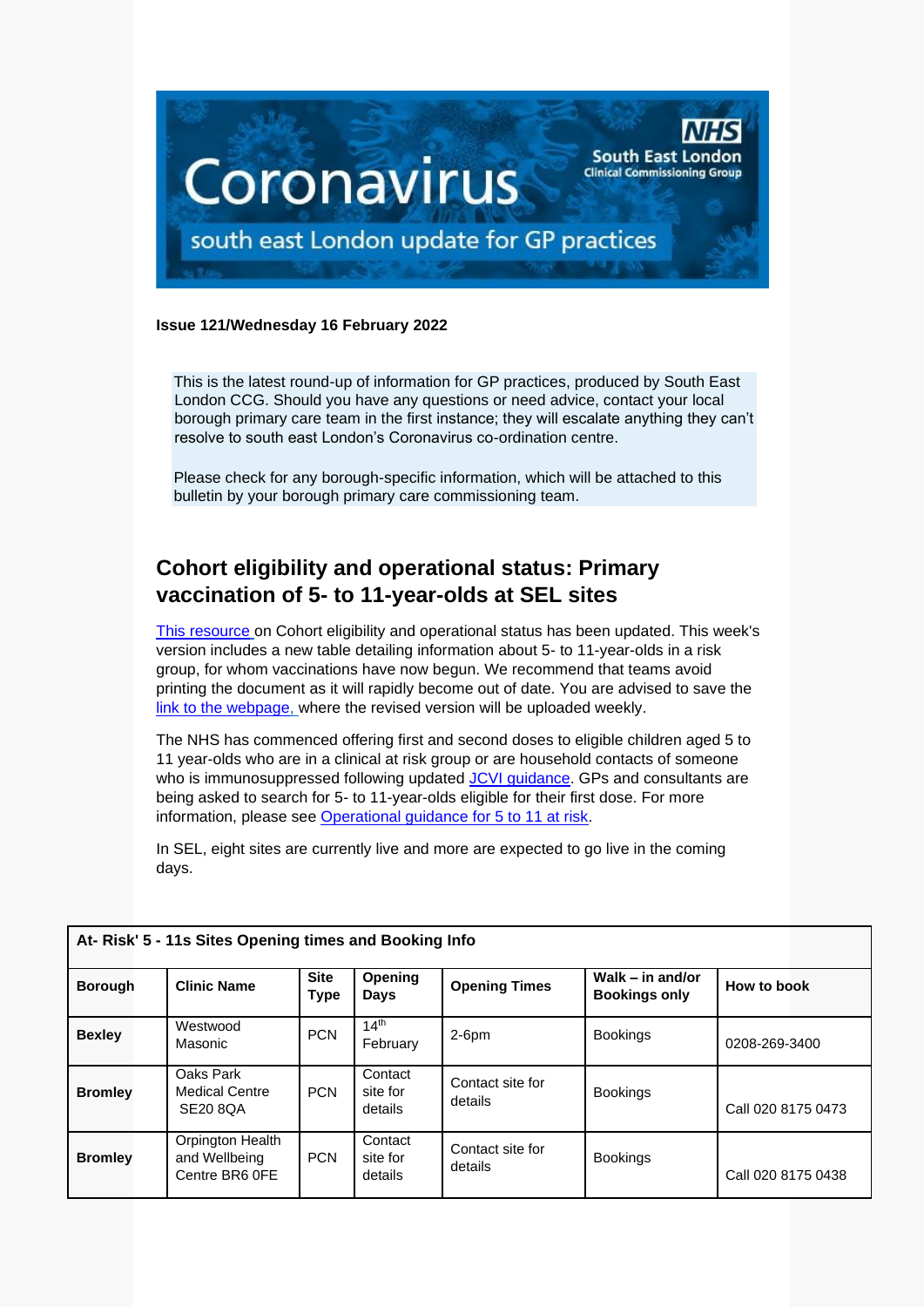| Lambeth          | Montgomery Hall                     | <b>PCN</b> | Tuesday,<br>Friday and<br>Saturday | Tuesdays: 1pm -<br>6 <sub>pm</sub><br>Friday: 1pm - 6pm<br>Saturday 9am -<br>2pm | Walk-ins and<br>bookings | Lgpf.covid-<br>19@nhs.net<br>call 02086559180 |
|------------------|-------------------------------------|------------|------------------------------------|----------------------------------------------------------------------------------|--------------------------|-----------------------------------------------|
| Lewisham         | The Waldron<br><b>Health Centre</b> | <b>PCN</b> | Tue -Sat                           | $9am - 1pm$                                                                      | Walk- in or<br>bookings  | Tel 0203 049 8300                             |
| Lewisham         | Goldsmiths<br>Community<br>Centre   | <b>PCN</b> | Mon, Wed<br>Fri                    | $9am - 1pm$                                                                      | Walk- in or<br>bookings  | Tel 020 8167 4263                             |
| <b>Southwark</b> | St. Thomas's<br>Hospital            | VC         | Monday -<br>Saturday               | $08:30 - 5:30$ pm                                                                | Walk-ins and<br>bookings | Covidvaccinebooking<br>s@gstt@nhs.uk          |

St Thomas' Hospital [\(Vaccination Centre 1\)](https://scanmail.trustwave.com/?c=8248&d=iN-D4lmsSlhbL7diPP1g7rahv1IRh3ar6zyAmg1Y9A&u=https%3a%2f%2fwww%2eguysandstthomas%2enhs%2euk%2fimages%2fm%2fmaps%2fhospital-maps%2f20170104-st-thomas-map%2ejpg) is also running a vaccination clinic for 5-11 year olds who are clinically extremely vulnerable. The clinic is open **8.30am to 5.30pm, Monday to Saturday**, and offers walk-in slots or advanced booking – email [CovidVaccineBookings@gstt.nhs.uk.](mailto:CovidVaccineBookings@gstt.nhs.uk)

More sites are expected to come on board in the near future and we will keep you updated. Information for parents of this cohort has been added to the [SEL CCG](https://selondonccg.nhs.uk/what-we-do/covid-19/covid-19-vaccine/pop-up-clinics/vaccinations-for-at-risk-5-11-year-olds/)  [website.](https://selondonccg.nhs.uk/what-we-do/covid-19/covid-19-vaccine/pop-up-clinics/vaccinations-for-at-risk-5-11-year-olds/)

Please note that a new call/recall priority group has been created for children aged 5-11 who are at risk. Further information on EMIS searches for children is available **[here.](https://selondonccg.nhs.uk/wp-content/uploads/2022/02/EMIS-search.pdf)**

# **COVID-19 testing and reporting**

Regular antigen testing of all practice staff is critical to protect staff and patients and slow the spread of Covid-19. Staff testing is vital - even after vaccination. ALL test results regardless of outcome must be reported. Find out more [here](https://selondonccg.nhs.uk/wp-content/uploads/2022/02/Key-messages-for-GP-Bulletin-11-February-2022.pdf) in our weekly update and below:

**Staff testing**: Reminder that all staff vaccinated or unvaccinated, should still be undertaking twice weekly asymptomatic testing using lateral flow test kits obtained from the .gov website (See below) and reporting ALL results on the government website. This is still needed to protect staff, colleagues, family member and patients within their care. It is advised when reporting to set up an account, this makes it quicker to report subsequent test results as previous information is pre-populated. You can also can the QR code on the test cartridge in cases where the text is too small to read easily.

**Lateral flow test kits for vaccination sites:** Please note that staff and volunteers should be accessing test kits via the national government website and should be testing and reporting before attending site. Order: [https://www.gov.uk/order-coronavirus-rapid](https://www.gov.uk/order-coronavirus-rapid-lateral-flow-tests)[lateral-flow-tests](https://www.gov.uk/order-coronavirus-rapid-lateral-flow-tests) and Report: [Report a COVID-19 rapid lateral flow test result -](https://www.gov.uk/report-covid19-result) GOV.UK [\(www.gov.uk\).](https://www.gov.uk/report-covid19-result) However, sites are still encouraged to hold a small supply for emergency use in cases where staff or volunteers turn up without having tested. Please let the SEL CCG Testing Team [selccg.covidtesting@nhs.net](mailto:selccg.covidtesting@nhs.net) know if you need any small supplies for emergency use and we will support obtaining a small number of kits from our Local Authority Partners.

**PCR kits in surgeries:** Reminder that GP practices should have a small stock of PCR kits for use in emergencies for staff or patients who present with possible covid symptoms. Assistance in ordering these can be made via the Specialist Team via 119. Please follow the link for information. [https://www.gov.uk/government/publications/covid-](https://www.gov.uk/government/publications/covid-19-testing-in-general-practice)[19-testing-in-general-practice](https://www.gov.uk/government/publications/covid-19-testing-in-general-practice)

Changes to collection of lateral flow kits from local sites and pharmacies: Many collection sites are now requiring a 'collection code' before issuing up to 2 lateral flow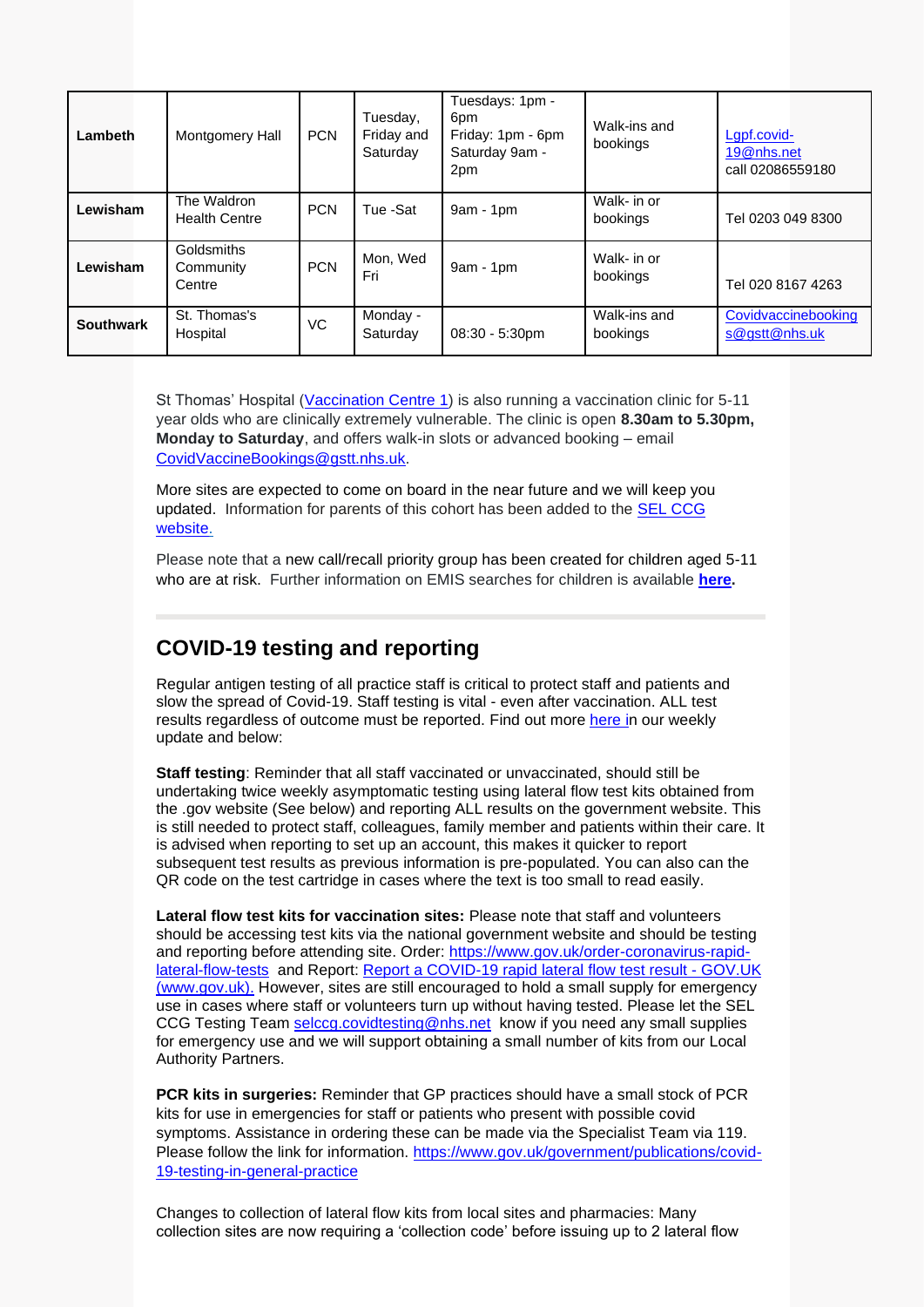test kits (7 tests in each box). The code can be obtained by following the information on the government website [https://test-for-coronavirus.service.gov.uk/collect-lateral-flow](https://test-for-coronavirus.service.gov.uk/collect-lateral-flow-kits)[kits](https://test-for-coronavirus.service.gov.uk/collect-lateral-flow-kits) to obtain a collect code via text and email. Alternatively, some collection points are displaying a QR code which can be scanned to access a form which once completed will generate a collect code.

Lateral flow Instructions in other languages: SEL have successfully managed to petition for the 3 main languages used by Afghanistan's to support the many other translations already available. These can now be found on the government website: <https://www.gov.uk/guidance/covid-19-self-test-help>

Any testing questions please contact [avril.satchwell@nhs.net](mailto:avril.satchwell@nhs.net) Head of SEL CCG Covid Testing or the wider SEL Testing Team at [selccg.covidtesting@nhs.net](mailto:selccg.covidtesting@nhs.net)

# **GP Updates**

#### **REMINDER: Flu vaccination sprint February/March 2022**

Colleagues will be aware that uptake of flu vaccination across all cohorts in SEL is not as high as last year. There are probably many reasons for this, but we are keen to encourage eligible members of the public to get their flu vaccination now. We are therefore proposing a 'flu vaccination sprint' to last until the end of March 2022.

Over 75 community pharmacists in SEL have ordered more flu vaccine and are ready to vaccinate.

**FOR ACTION** - We ask that all practices also participate in this sprint by inviting unvaccinated over 50-year-olds and under 50-year-olds at risk to get their flu vaccination at the surgery or at a local pharmacist. Practices are asked to send out targeted texts to remainder of eligible patients inviting them to receive the flu jab, including a URL to the SEL CCG winter page with a list of participating pharmacies and further information. SEL will pay for the cost of the text. See below for suggested text wording:

*'As Covid restrictions ease, the spread of all viruses may increase. You can get a free flu vaccine from your GP or community pharmacy. Find a pharmacy near you: [https://selondonccg.nhs.uk/selflupharmacies'](https://selondonccg.nhs.uk/selflupharmacies)*

To support this work, we are extending the current GP incentive scheme:

- Increased IOS fee for each flu jab in practices to £12.20
- Practices who achieved 75% previous year's target, will receive £10.06 IOS fee if registered patients receive flu jab at another site up until **31st March 2022**
- All flu stock unused at end of programme in practices above 10% will be underwritten by SEL ICS.

Practices can still sign up to the incentive scheme via the following [link](https://forms.office.com/pages/responsepage.aspx?id=oZ5z9bnEj0uUivN-RCh6VNbdHhHvYaFPtcoTKdkfZkZUOTFSSExKMVdERjdST0oxOUNBUEtWRjJZRS4u&web=1&wdLOR=cB7EDE88B-A598-4259-89AB-7547A5C3B8AF) by Friday  $25<sup>th</sup>$ February 2022.

Please find attached the Seasonal Flu Incentive Scheme [claim form.](https://selondonccg.nhs.uk/wp-content/uploads/2022/02/Copy-of-2021-22-Flu-LIS-claim-form-Final.xlsx) Please complete and return your claim forms by **Friday 8th April 2022** to the email address on the form.

#### **UK infection prevention and control (IPC) guidance for elective services**

Following on from the publication of the Delivery Plan for Tackling the COVID-19 Backlog of Elective Care on 8 February, please read the [letter](https://www.england.nhs.uk/coronavirus/wp-content/uploads/sites/52/2022/02/C1587-uk-ipc-guidance-for-elective-services.pdf) from 11 February reiterating the current IPC measures in place for elective services.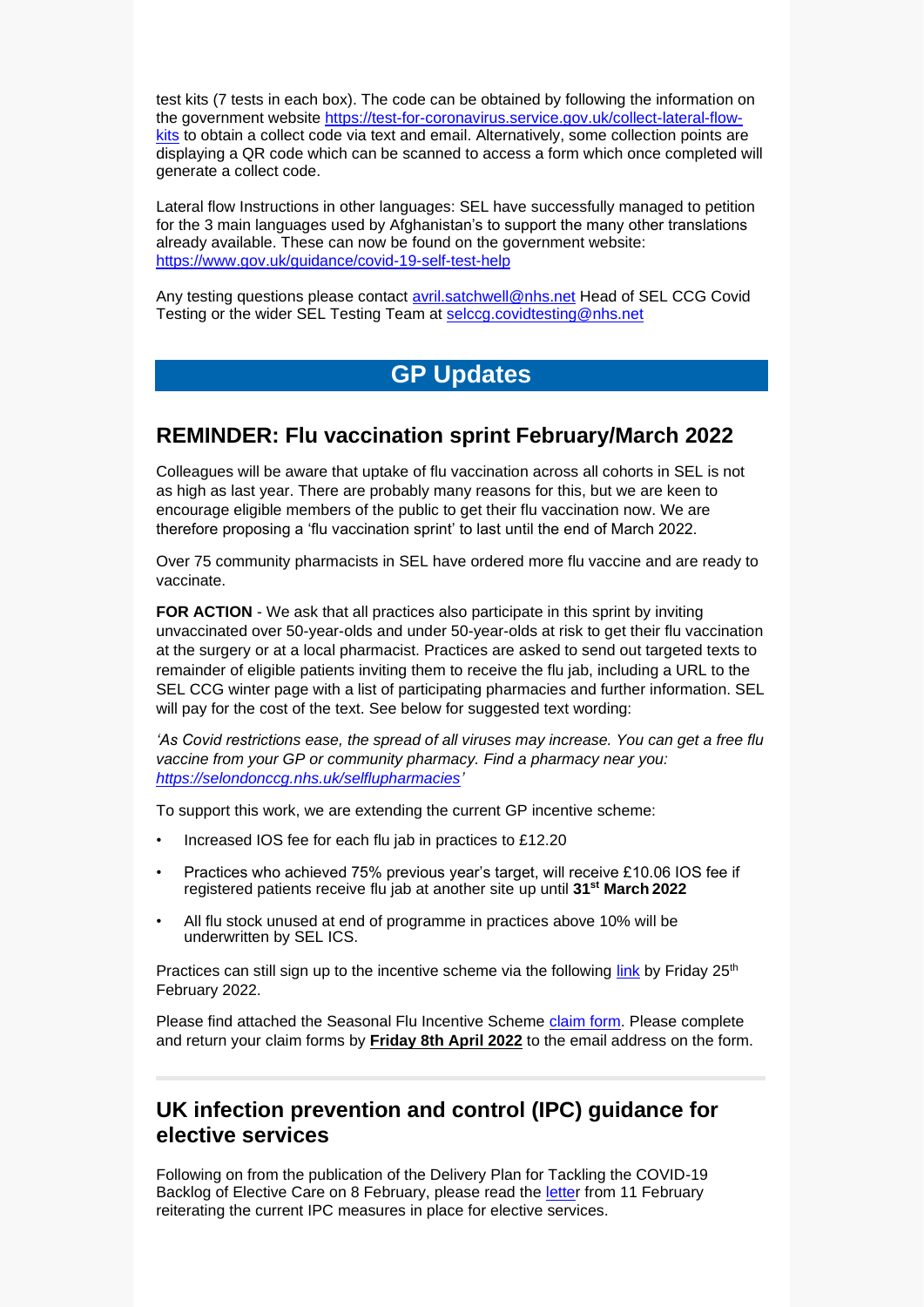# **South East London GP mentoring scheme**

The South East London Mentoring scheme is now open to any GP in South East London who would like mentoring. GPs can request mentoring for any reason, including but not limited to newly qualified GPs, return to work after maternity leave or prolonged absence, change in role, mid-career GPs, work stress or burn out. Find further information [here.](https://selondonccg.nhs.uk/wp-content/uploads/2022/02/GP-Mentoring.pdf)

If you would like mentoring support from a GP mentor or for further information please contact Parise Wiggins [p.wiggins@nhs.net.](mailto:p.wiggins@nhs.net)

## **Expression of Interest - AKI project opportunity**

Do you have a special interest in chronic kidney disease, or would like to broaden your knowledge? If so, there is an opportunity with funding attached for your time, to join a project team looking at improving outcomes for patients with Acute Kidney Injury. The project is hosted by Guy's and St Thomas NHS Foundation Trust (GSTFT) but will include working with MDT colleagues across the KHP Cardiovascular and Respiratory Partnership which includes Royal Brompton and Harefield Hospitals, and King's College NHS Foundation Trust in addition to GSTFT. Full details are [here.](https://selondonccg.nhs.uk/wp-content/uploads/2022/02/Expression-of-Interest-Form-Primary-Care-Representative-vfinal.docx)

# **Identifying and responding to sexual assault and abuse – a reminder of our responsibilities and how the NHS is addressing this**

This week is Sexual Abuse and Sexual Violence Awareness Week. The NHS has launched a three-month campaign to raise awareness of sexual assault referral centres (SARCs) and to encourage victims and survivors to seek help. This [letter](https://selondonccg.nhs.uk/wp-content/uploads/2022/02/B1360_Identifying-and-responding-to-sexual-assault-and-abuse-a-reminder-of-our-responsibilities-and-how-the-NHS-is-addressing-this_110222.pdf) outlines how you can support the campaign and actions to take. Further information is also available [here.](https://www.england.nhs.uk/commissioning/health-just/sexual-assault-and-abuse/)

## **For information - Section 7a Vacs and Imms Incident Form**

Due to a technical issue, the original link to report vaccine incidents is no longer working.

Please find below the new link:

[https://forms.office.com/Pages/ResponsePage.aspx?id=kp4VA8ZyI0umSq9Q55CtvwIsS](https://forms.office.com/Pages/ResponsePage.aspx?id=kp4VA8ZyI0umSq9Q55CtvwIsS2sc2J5LrOYYrLpNuGZURU9TSVhBNTNVR1daMFIwRzFBMjI3NEtFTCQlQCN0PWcu) [2sc2J5LrOYYrLpNuGZURU9TSVhBNTNVR1daMFIwRzFBMjI3NEtFTCQlQCN0PWcu](https://forms.office.com/Pages/ResponsePage.aspx?id=kp4VA8ZyI0umSq9Q55CtvwIsS2sc2J5LrOYYrLpNuGZURU9TSVhBNTNVR1daMFIwRzFBMjI3NEtFTCQlQCN0PWcu)

Please report any vaccination or vaccine storage incidents to the team as soon as possible, or if you have any queries at [england.londonimms@nhs.net.](mailto:england.londonimms@nhs.net)

# **Quality Alerts report Q3**

The Quality team are pleased to share the outcomes from Quality Alerts submitted and responded to during the third quarter 2021/22. The [report](https://selondonccg.nhs.uk/wp-content/uploads/2022/02/Quality-Alets-in-Q3-2122-Report.pdf) provides you with some key themes which include GP Referrals into 2week wait services and Quality of discharge summaries along with actions currently being taken. Individual alert responses are also included as part of patient stories.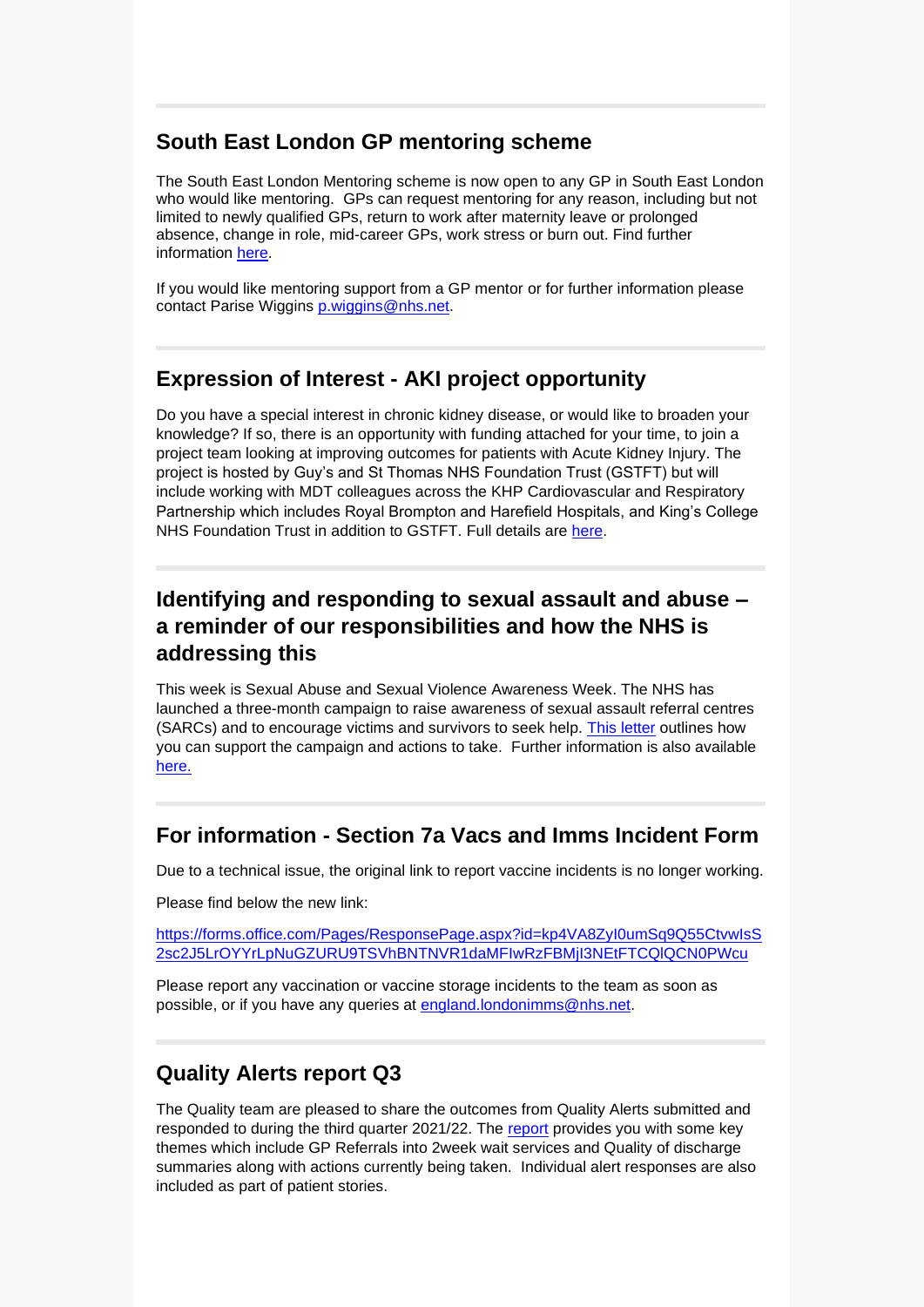To find out more and what qualifies as a quality alert, please contact one of the team at [selccg.qualityalerts@nhs.net](mailto:selccg.qualityalerts@nhs.net) or report your quality alert here DCIQ: NHS South East [London CCG Quality Alerts reporting form \(datixcloudiq.co.uk\)](https://selccg.gateway.prod-uk.datixcloudiq.co.uk/capture/?form_id=2&module=INC)

### **Update from Viapath**

Viapath continues to work with GPs in Bexley, Greenwich and Lewisham following the transfer of pathology services. Their latest communication to practices contains several updates including news on their investigation into raised potassium levels and duplicate results. Please see the full update [here.](https://selondonccg.nhs.uk/wp-content/uploads/2022/02/Viapath-GP-update-11-Feb-22.pdf)

# **Cancer updates**

#### **Updated - South East London Cancer Alliance**

Please find below a link to the latest version of the update, which also includes FAQs for primary care on cancer services in south east London to support GPs and patients during the pandemic. [Cancer updates for GPs 16](https://selondonccg.nhs.uk/wp-content/uploads/2022/02/SEL-Cancer-Updates-FAQs-for-Primary-Care-16-Feb-2022.pdf) February 2022.

## **Colposcopy in SEL – National Cervical Screening Campaign February 2022**

You will shortly see details of a national campaign for cervical cancer screening beginning in February/March, which may lead to increased numbers of patients presenting to GPs for smears and possible referral for colposcopy. Please be aware that waiting times for low-risk patients requiring colposcopy are currently longer than usual. All patients are being prioritised according to clinical need, with those requiring urgent colposcopy within 14 days being prioritised and seen within the expected waiting time. Urgent work is ongoing across all colposcopy providers in SEL to reduce waiting lists and backlogs rapidly.

Despite this, it is essential that the national awareness campaign is fully supported, and invitees are encouraged to attend for cervical cancer screening. The information provided above is intended to provide transparency and support any conversations you may have with patients over the coming weeks and months.

# **Information from Acute Providers**

#### **Urgent pressures in 2WW breast services at Lewisham and Greenwich Trust**

There are urgent pressures in 2WW Breast services at Lewisham and Greenwich Trust. Urgent work is ongoing within the Trust to reduce the waiting times for referrals, but patients may experience longer waits than usual at present. To offer immediate support the Trust has introduced a RAS (Referral Assessment Service) for LGT breast services. This will allow the Trust to prioritise on clinical risk and book them into the most appropriate clinics.

We recognise fully that pressures in primary care are immense, and this will only increase over the coming weeks, but there a number of areas that would support the 2WW breast services and the patients referred to them: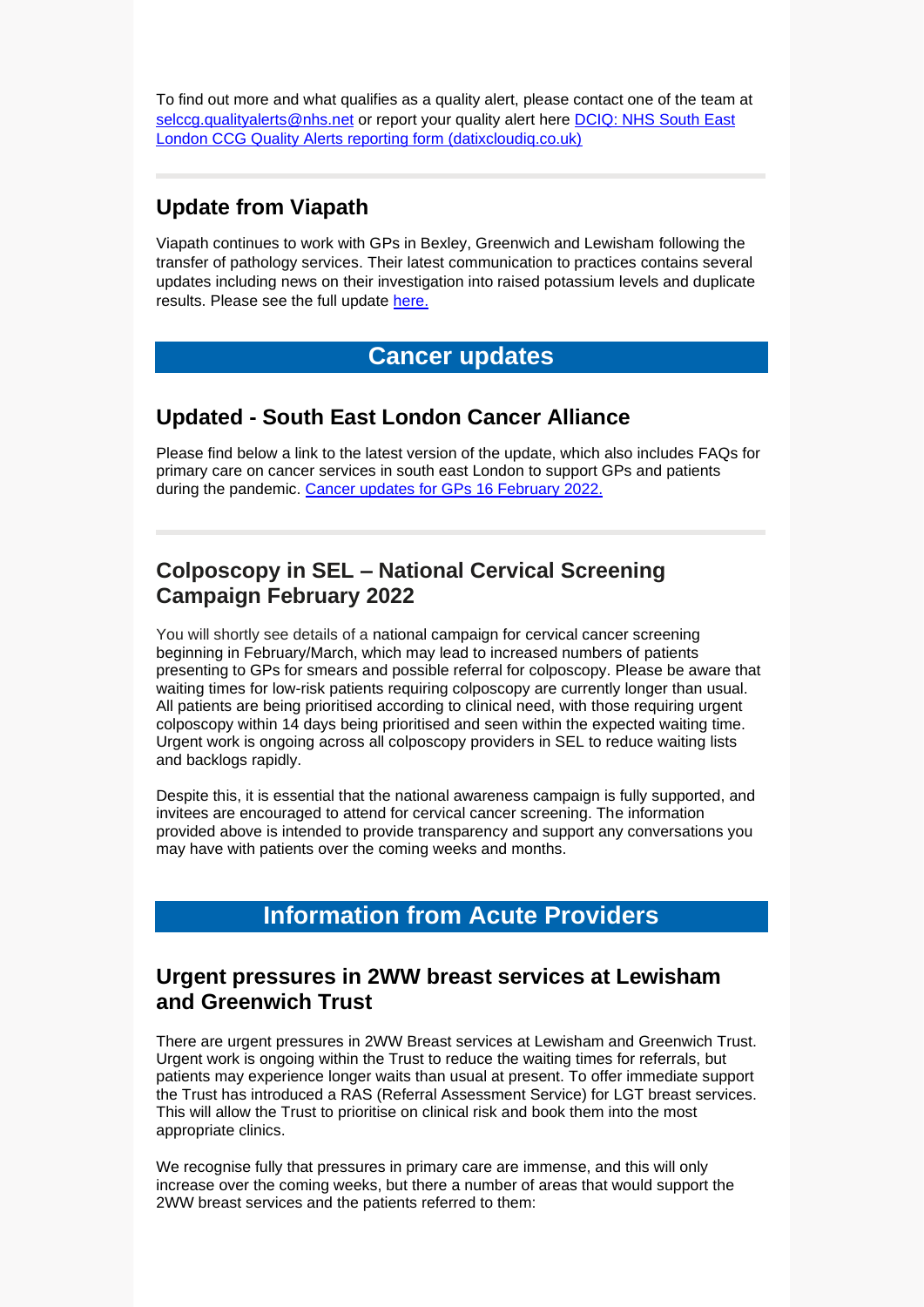**•** GPs are asked to carefully consider the balance of risk for their patients before referring and utilise services to seek specialist advise if possible and where available. On eRS search for "Surgery – Breast" -> "Other Symptomatic Breast (2WW)" for a range of Breast Surgery services that offer advice.

• When referring, please fully complete the referral form fully, to help triage based on clinical risk.

• Guidance and support for patients with isolated breast pain can be found here: Breast pain: Causes, types and treatments | Breast Cancer Now and here: Understanding Breast Pain - YouTube

#### **Message from Kings about email communication issues**

We have been experiencing problems with our automated email communications to GPs due to issues with NHS.NET. As a consequence of this, a small number of GP surgeries have been receiving multiple copies of documentation. We apologise for the inconvenience this has caused. We are urgently working to resolve this issue.

# **Online seminars, webinars and e-learning**

#### **King's ECHO Programme Invitation**

King's College Hospital Non-Alcoholic Fatty Liver Disease (NAFLD/NASH) ECHO Programme is open for registration. This is a clinically based educational program aimed at all clinical staff in primary, secondary and tertiary care sector. This programme is designed to improve the knowledge of NAFLD/NASH associated liver disease to achieve better patient/client care. Please see the attached NAFLD/NASH ECHO Programme [here.](https://selondonccg.nhs.uk/wp-content/uploads/2022/02/NASH-ECHO-Programme.pdf)

The programme starts 9 March 2022 at 17.30. Register for the programme [here.](https://www.surveymonkey.co.uk/r/VJNQC2R)

# **National Training and Development Programme for Practice and Primary Care Network Managers**

Please click on the links for more information on:

[Primary Care Managers Development Workshop –](https://selondonccg.nhs.uk/wp-content/uploads/2022/02/02-Primary-Care-Managers-Development-Workshop-System-Stakeholders.pdf) 22 February 13.00 to 14.30 on MS **[Teams](https://selondonccg.nhs.uk/wp-content/uploads/2022/02/02-Primary-Care-Managers-Development-Workshop-System-Stakeholders.pdf)** 

[Primary Care Managers Development Survey to be completed by 27 February](https://selondonccg.nhs.uk/wp-content/uploads/2022/02/01-Primary-Care-Development-Survey-Workshops-PCN-and-Practice-Managers.pdf)

[PCN and Practice Managers Workshops -](https://selondonccg.nhs.uk/wp-content/uploads/2022/02/02-Primary-Care-Managers-Development-Workshop-System-Stakeholders.pdf) 1 and 2 March – 13.00 to 14.30 on MS [Teams](https://selondonccg.nhs.uk/wp-content/uploads/2022/02/02-Primary-Care-Managers-Development-Workshop-System-Stakeholders.pdf)

## **Resources**

#### **Urgent mental health support for young people in London**

[An updated communications toolkit](https://www.healthylondon.org/urgentsupportlines/) to help raise awareness among young people and their families of London's free NHS mental health crisis lines. This has been produced